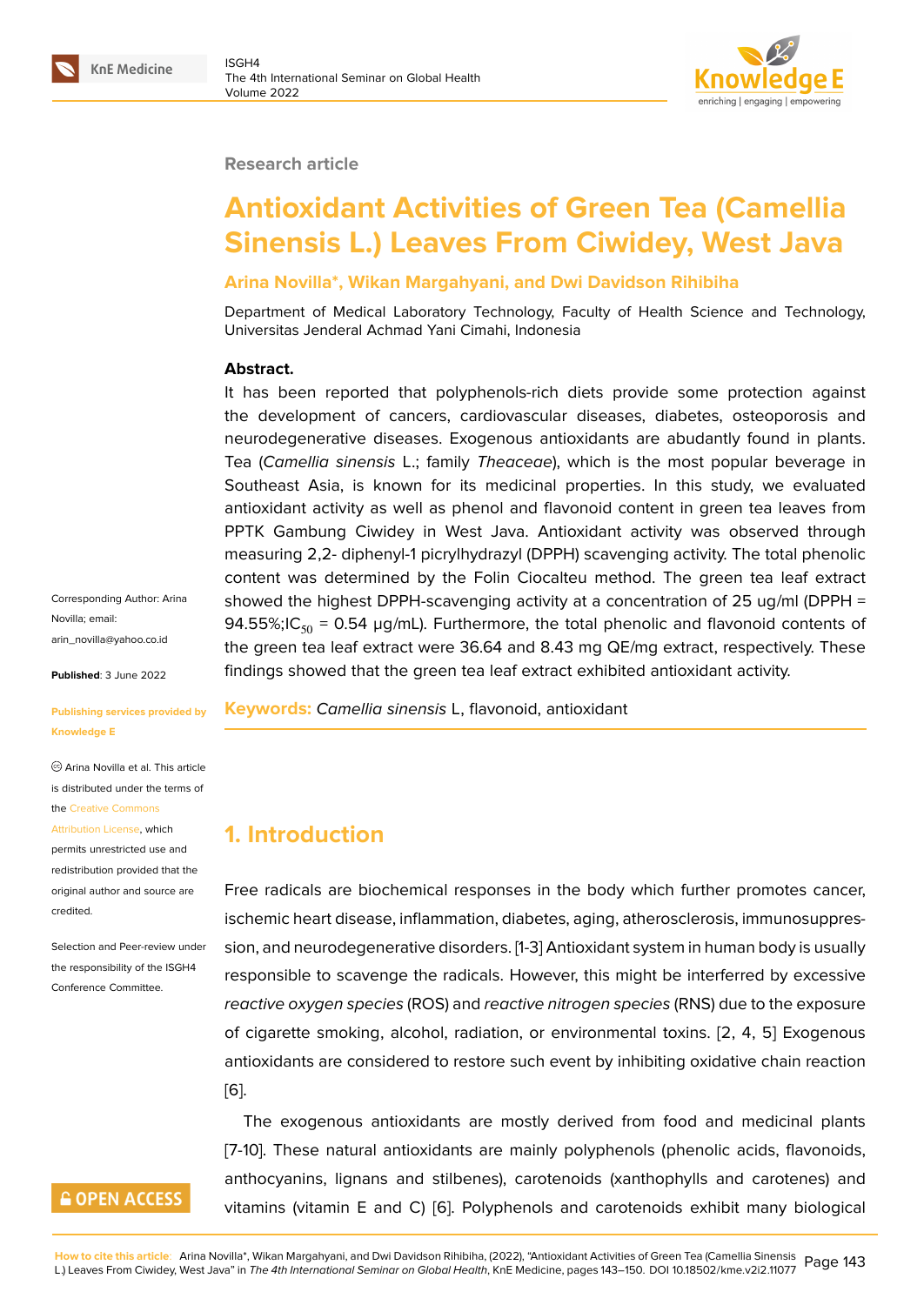activities, such as anti-inflammatory, antibacterial, antiviral, anti-aging, and anticancer properties. [11-13]

Antioxidant activities have been widely studied on numerous plants. Tea (*Camellia sinensis* L.; family Theaceae), a well-known beverage in Southeast Asia, has been acknowledged for its medicinal properties [14-16]. White, green, oolong, black, and pu'erh teas are the major tea types sourced from leaves and buds of the tea plant [17]. These tea types also differ based on the variety of *C. sinensis* used in their production. Some studies support that among all tea types, green teas contain the highest amount of catechins, a group of polyphenolic flavan-3-ol monomers and their gallate der[iva](#page-6-0)tives [18]. The major catechins include (−)-epicatechin (EC), (−)- epigallocatechin (EGC), (−)-epicatechin-3-gallate (ECG), and (−)-epigallocatechin-3-gallate (EGCG). These compounds are responsible for its various biological functions, including antioxidant activities, a[nti](#page-6-1)-inflammatory activities, anti-melanogenic effects, and hepatoprotection [19-23]. Similar polyphenolic content among green tea varieties can provide more options of healthy beverage for people. Thus, we aimed to evaluate phenol and flavonoid content as well as antioxidant activity of green tea leaves from PPTK Gambung Ciwidey West Java.

# **2. Materials and Method**

#### **2.1. Green tea extraction**

Oolong tea (*C. sinensis*) was obtained from a tea plantation in East Java. Oolong tea was extracted with 96% methanol (1:4) using a maceration technique. The filtrate was filtered with  $\text{Na}_2\text{SO}_4$  and collected every 24 h until the filtrate became colorless. The filtrate was evaporated at 40 $\rm{^{\circ}C}$  in an evaporator until a dried pellet was obtained. The ethanol extracted pellet was stored at  $4^{\circ}$ C [24].

## **2.2. Fractination (Thin-layer Chro[ma](#page-6-2)tography)**

Thin-layer chromatography is an early identification of flavonoid. Extract was dissolved in three solvents: water, ethyl acetate, and n-hexane. Solution was filtered, and then evaporated. End product was spotted onto KLT plate, and eluted with mixture of water:ethyl acetate:n-hexane. Dots were observed and Rf was measured [24].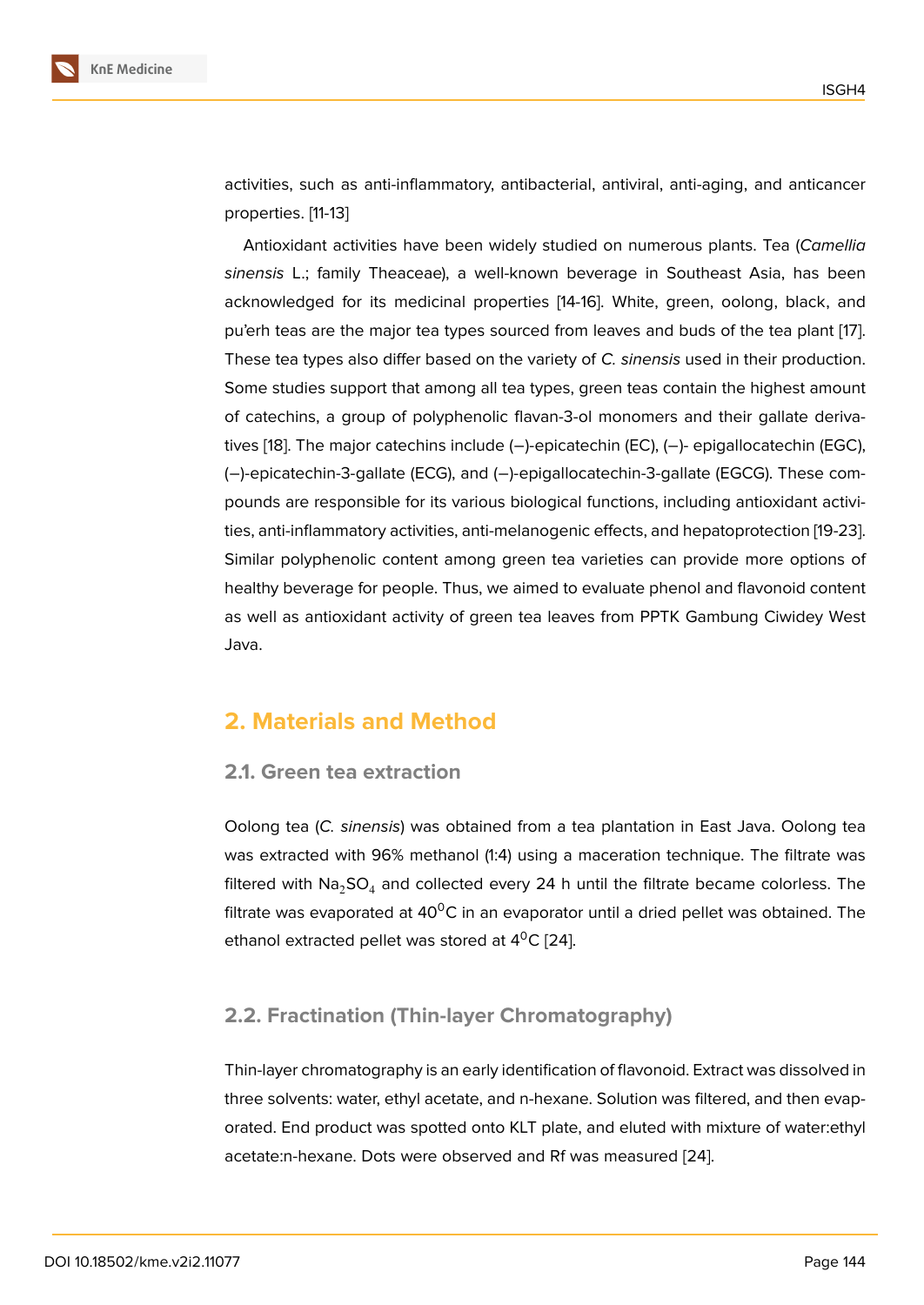#### **2.3. Total phenolic content**

Total phenolic content was determined by Folin Ciocalteu method. Folin Ciocalteu's reagent (10%, 75 μl) was added to the samples (15 μl). Sodium carbonate solution (7,5 %, 60 μl) was then added to the samples, whilts DMSO (135 μl) was added into blank. Plates were incubated for 10 min in the dark at 50°C. The absorbance was measured at 760 nm wavelength. The total phenolic content was expressed as gallic acid equivalents (GAE) mg/g of tea leaves.

$$
y = ax + b
$$
  
Total phenolic content = 
$$
\frac{Sample\ absorbance - b}{a}
$$

### **2.4. Measurement of flavonoid**

Green tea leaves extract and quercetin (75 µl) was added into samples and blank well. Alumunium chloride (2%, 75 µl) was added into samples, whilst DSMO (75 µl) was added into blank well. Absorbance was recorded at 415 nm wavelength. Flavonoid total was measured according to linier regression of quercetin.

$$
y = ax + b
$$
  
Total flavonoid = 
$$
\frac{Sample\ absorbane - b}{a}
$$

### **2.5. DPPH (2,2- diphenyl-1 picrylhydrazyl) scavenging activity**

Briefly, 50 µl extracts and eugenol (Sigma-Aldrich) were added to a microplate followed by 200 µl DPPH (Sigma-Aldrich) solution (0.077 mmol/l in methanol). The mixtures was shaken vigorously and kept in the dark for 30 min at room temperature; DPPH scavenging activity was determined with a microplate reader at 517 nm. Negative control was 50 µL DMSO and 200 µL DPPH, and blank was 50 µL sample and 200 µL DMSO 10% [25]. The radical scavenging activity of each sample was measured according to following formula:

$$
DPPH -scavensing activity = 1 - \frac{Samples\ absolute\ of\ 200}{Negative\ control\ absorbance} \times 100
$$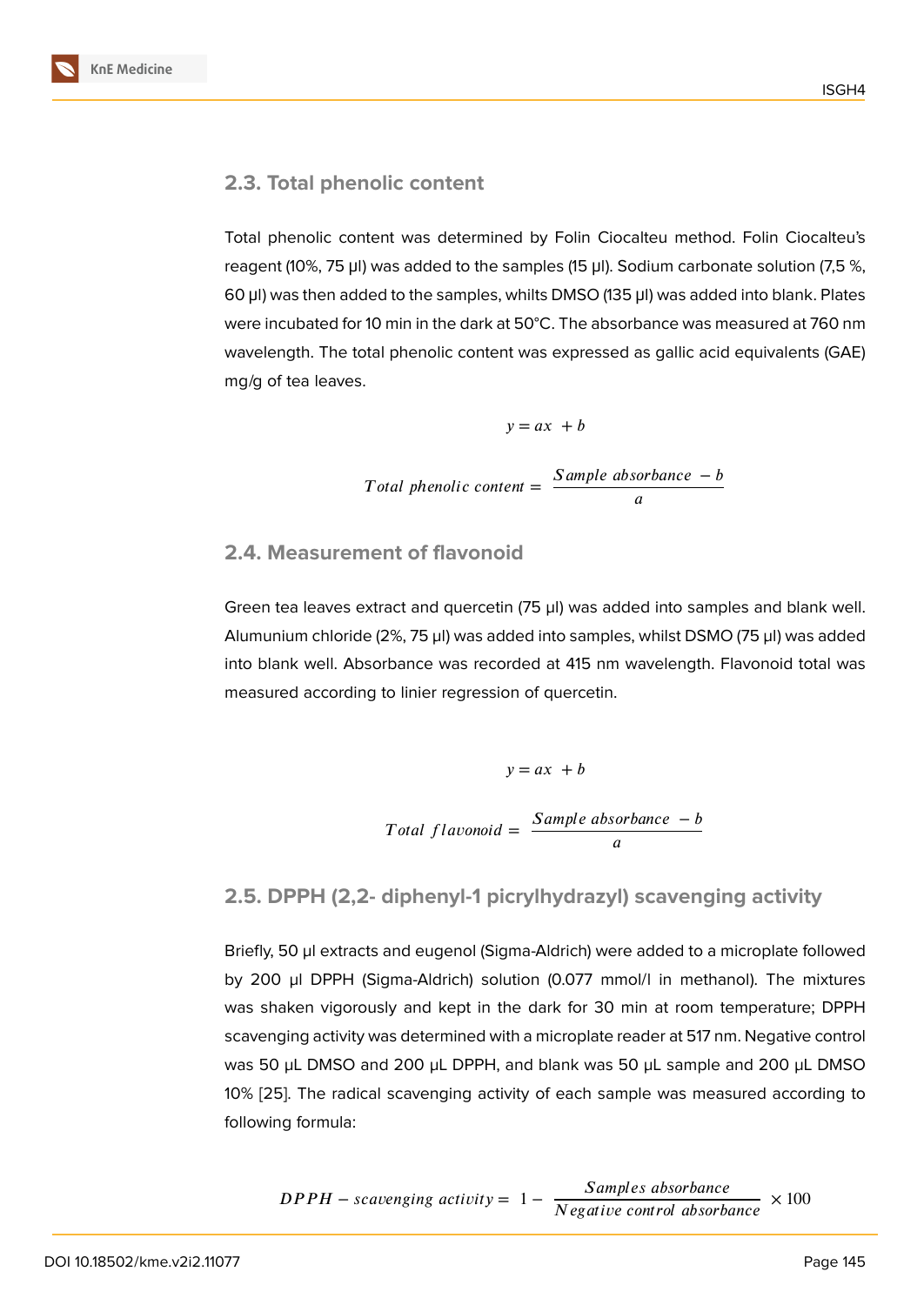# **3. Results**

Phenolic content was measured with Folin-Ciocalteu colorymetry method in which polyphenol of plants reacts to redox specific reagent to form blue complex [26]. As shown in Table 3, phenolic total of green tea leaves extract was  $36,64 \pm 0,39$  mg GAE/ mg extract.

| Sample                  | Phenolic<br>content<br>GAE/mg extract) | (mg Flavonoid content (1 mg<br>QE/1 mg sample) |
|-------------------------|----------------------------------------|------------------------------------------------|
| Green<br>leaves extract | tea $36,64+0,39$                       | $8.43 {\pm} 0.39$                              |

Flavonoid content was measured with complementary colorimetry of yellow complex formed by reaction between  $AICI<sub>3</sub>$  and flavonols [27]. Total flavonoid of green tea leaves extract obtained in this study (Table 3) was  $8,43 \pm 0,39$  mg QE/mg extract.

| (ug/ml) | Green tea leaves extract DPPH-scavenging activity $IC_{50}$ (µg/mL)<br>$(\%)$ |                 |
|---------|-------------------------------------------------------------------------------|-----------------|
| 25,0    | 94,55 $\pm$ 0,78 $^e$                                                         | $0.54 \pm 0.08$ |
| 12,5    | 75,96 $\pm$ 0,40 <sup>d</sup>                                                 |                 |
| 6,25    | $64.72 + 0.17^{c}$                                                            |                 |
| 3,13    | 54,08 $\pm$ 0,74 <sup>b</sup>                                                 |                 |
| 1,56    | 48,04 $\pm$ 0,16 <sup>a</sup>                                                 |                 |

Table 2: DPPH-scavenging activity of gree tea leaves extract.

Data are presented in Mean  $\pm$  Standard Deviation. Superscript letters  $a-e$  in each column indicates signicant difference ( $p < 0.05$ ) (Tukey HSD post hoc test).

DPPH-scavenging activity and  $IC_{50}$  value of green tea leaves extract are presented in Table 1. Green tea leaves extract showed highest DPPH-scavenging activity (94,55  $\pm$ 0,78%). The IC<sub>50</sub> of the extract was 0,54  $\pm$  0,08 µg/mL.

# **4. Discussion**

In the present study, green tea leave extract exhibited antioxidant properties as shown in high DPPH-scavenging activity. The test with the DPPH radical aims at labeling the ability of its neutralization via the antioxidants included in the solution [28]. The result of presents study showed highest DPPH-scavenging activity of green tea leaves extract, was at concentration of 25 ug/ml (DPPH = 94,55% $IC_{50}$  = 0,54  $\mu$ g/mL). This was higher than previous study done by Nazliniwaty, et al (2021) in which C. sinens[is e](#page-7-0)xtract exhibits lower antioxidant activity (IC50 = 11.83  $\pm$  0.005 µg/ml) [29].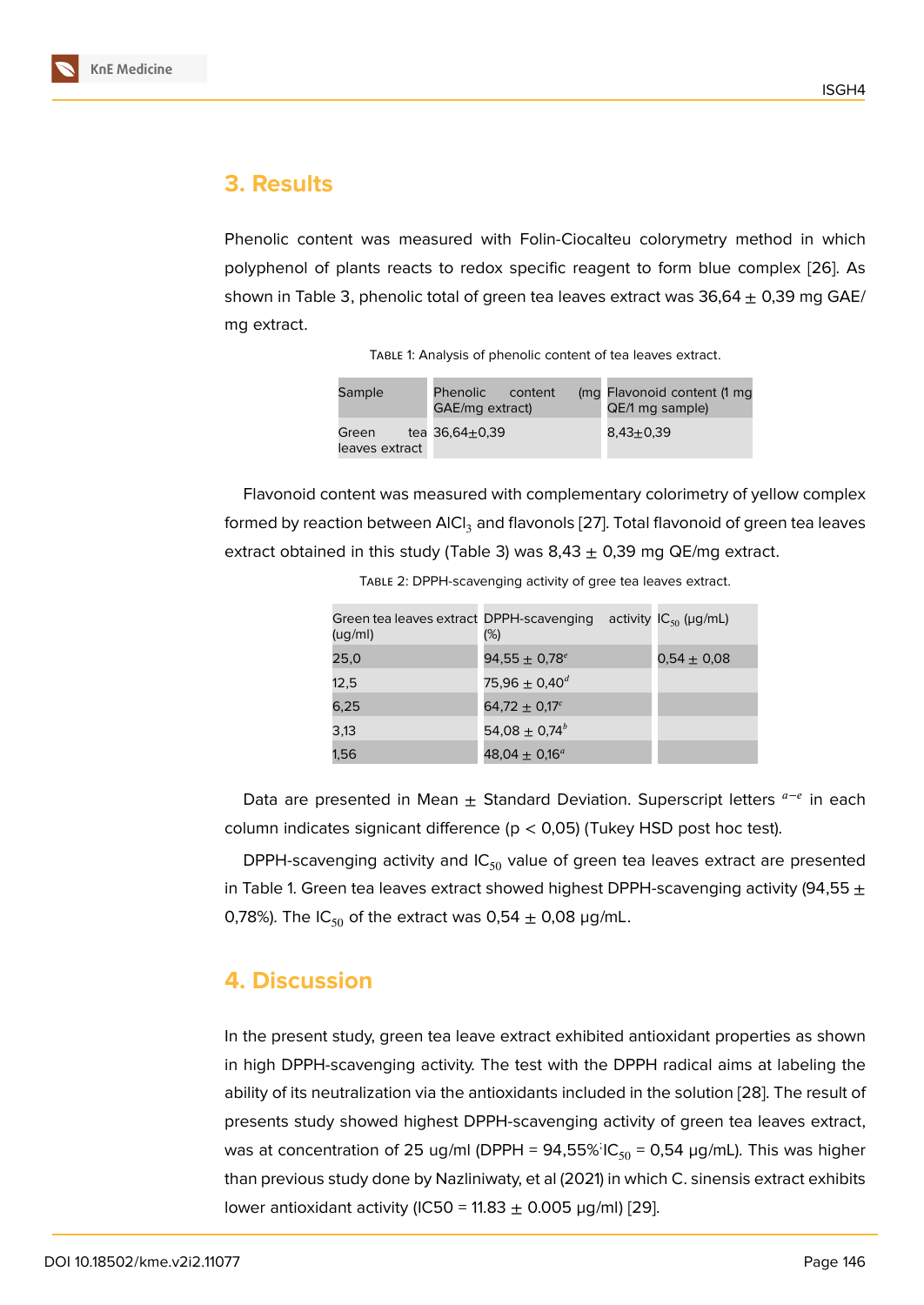Antioxidant properties are associated with presence of polyphenols, flavanoids and epigallocatechin gallate in tea leaves [30]. Polyphenols are secondary metabolites of plants generally involved in defense against ultraviolet radiation, aggression by pathogens [31], and stress [32]. In the present study, total phenolic content and flavonoid of green tea leaves extract were 36,64 an[d 8](#page-7-1),43 mg QE/mg extract respectively Previous study on green tea from Argentina shows total polyphenol was ranged from 21.02 +/- 1.54 to 14.3[2 +](#page-7-2)/- 0.45% of [gall](#page-7-3)ic acid equivalents (GAE) [33]. In addition, Almajano et al. (2008) revealed that total phenolic content in green tea was higher than black tea [34].

Different polyphenol content among tea varieties might be infuenced by several factors such as degree of ripeness, environmental f[acto](#page-7-4)rs, processing and storage [35]. Maturation of tea leaves influence polyphenols content and antioxidant activ[itie](#page-7-5)s due to the morphological changes and chemical compounds transportation within the plant [36]. Levels of EGCC and ECG was found higher in young tea leaves than mature l[eav](#page-7-6)es [37]. In contrast, study carried by Lin *et al*. (2003) shows that EGCG, EGC, EC and catechin are richer in old leaves than in young leaves [18]. Different solvents also plays [role](#page-7-7) in antioxidant activities. Solvent that has higher polarity (aqueous-methanol), is more ef[fici](#page-7-8)ent to scavenge free radicals than less polar solvent (methanol and hot water) [38].Ethanol is frequently considered as an efficient solvent t[o e](#page-6-1)xtract polyphenols [39].

Although there are many studies regarding the promising medicinal properties of green tea in Asia, we believe that this study is new addition from Indonesian plants, [esp](#page-7-9)ecially from West Java region, which can be further compared to other tea vari[ants](#page-7-10). We plan to optimize and to explore more activities from green tea in the near future.

# **5. Conclusion**

Green tea leave extract exhibited antioxidant activity which is associated with its phenolic content. Further in vitro and in vivo studies to observe the efficacy of green tea leave extract, are encouraged.

# **Acknowledgement**

We would like to thank Aretha Medika Utama, Biomolecular and Biomedical Research Centre for providing research materials and laboratory assistance.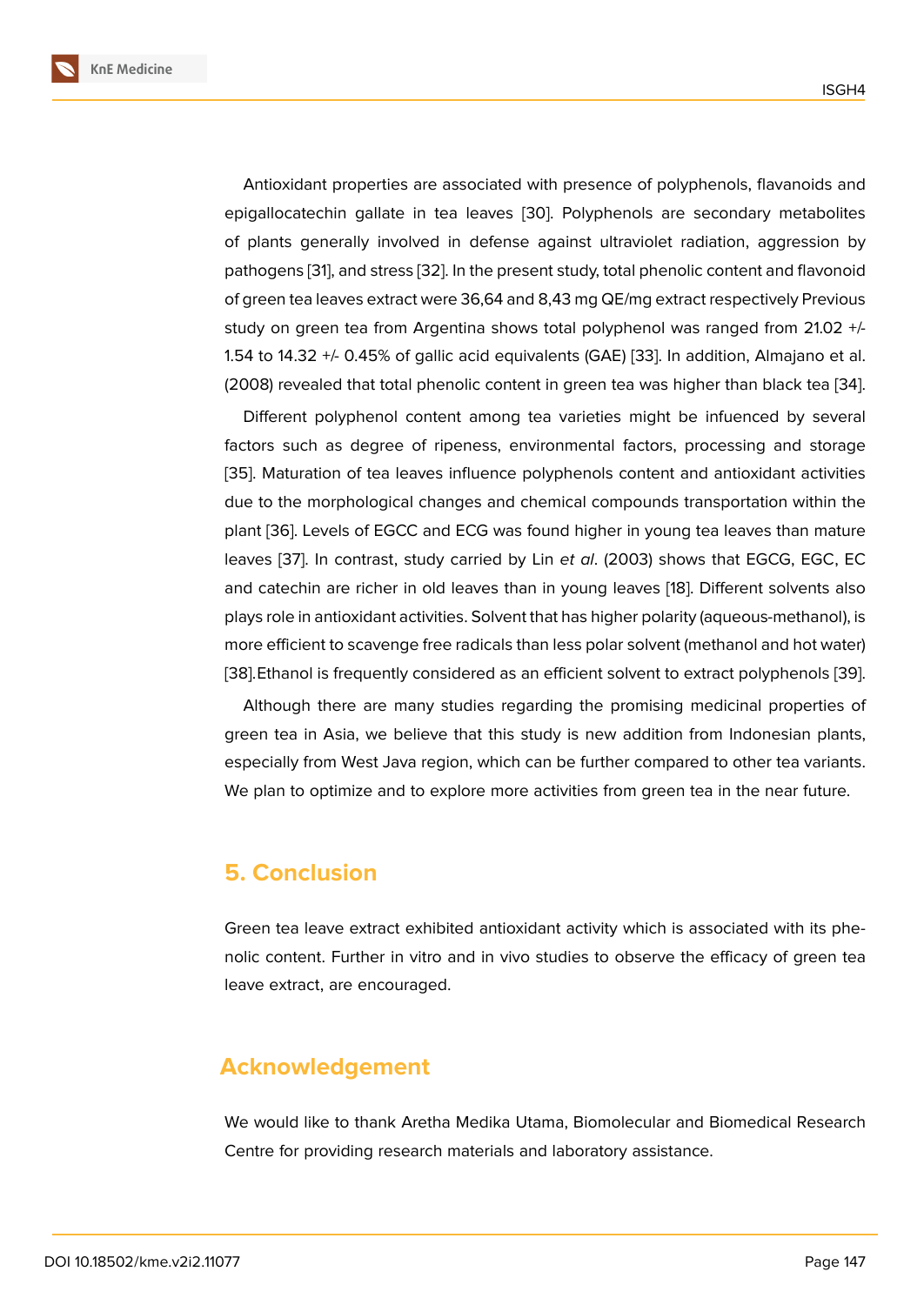

## **References**

- [1] Peng C, Wang X, Chen J et al. Biology of ageing and role of dietary antioxidants. BioMed Research International. 2014:1(1):1-13.
- [2] Li S, Tan HY, Wang N. The role of oxidative stress and antioxidants in liver diseases. International Journal of Molecular Sciences. 2015;16(11):26087-26124.
- [3] Chanda S, Dave R, Kaneria M. In vitro antioxidant property of some Indian medicinal plants. Reserach Journal Medicine Plants. 2011;5(2):169-179.
- [4] Wang F, Li Y, Zhang YJ, Zhou Y, Li S, Li HB. Natural products for the prevention and treatment of hangover and alcohol use disorder. Molecules. 2016;21(1):64-80.
- [5] Zhou Y, Zheng J, Li S, Zhou T, Zhang P, Li HB. Alcoholic beverage consumption and chronic diseases. International Journal of Environmental Research and Public Health. 2016;13(6):522-539.
- <span id="page-5-0"></span>[6] Baiano A, Del Nobile MA. Antioxidant compounds from vegetable matrices: Biosynthesis, occurrence, and extraction systems. Critical Reviews in Food Science and Nutrition. 2016;56(12):2053-2068.
- [7] Deng GF, Lin X, Xu XR, Gao LL, Xie JF, Li HB. Antioxidant capacities and total phenolic contents of 56 vegetables. Journal of Functional Foods. 2013;5(1):260-266.
- [8] Li AN, Li S, Li HB, Xu DP, Xu XR, Chen F. Total phenolic contents and antioxidant capacities of 51 edible and wild flowers. Journal of Functional Foods. 2014;6:319-330.
- [9] Li S, Li SK, Gan RY, Song FL, Kuang L, Li HB. Antioxidant capacities and total phenolic contents of infusions from 223 medicinal plants. Industrial Crops and Products. 2013;51:289-298.
- [10] Li Y, Zhang JJ, Xu DP, Zhou T, Zhou Y, Li S, Li HB. Bioactivities and health benefits of wild fruits. International Journal of Molecular Sciences. 2016;17(8):1258-1285.
- [11] Zhang YJ, Gan RY, Li S et al. Antioxidant phytochemicals for the prevention and treatment of chronic diseases. Molecules. 2015;20(12):21138-21156.
- [12] Prasad KN. Simultaneous activation of Nrf2 and elevation of antioxidant compounds for reducing oxidative stress and chronic inflammation in human Alzheimer's disease. Mechanisms of Ageing and Development. 2016;153:41-47.
- [13] Zhou Y, Zheng J, Li Y et al. Natural polyphenols for prevention and treatment of cancer. Nutrients. 2016;8(8):515-550.
- [14] Henning SM, Niu Y, Liu Y et al. Bioavailability and antioxidant effect of epigallocatechin gallate administered in purified form versus as green tea extract in healthy individuals. The Journal of Nutritional Biochemistry. 2005;16(10):610-616.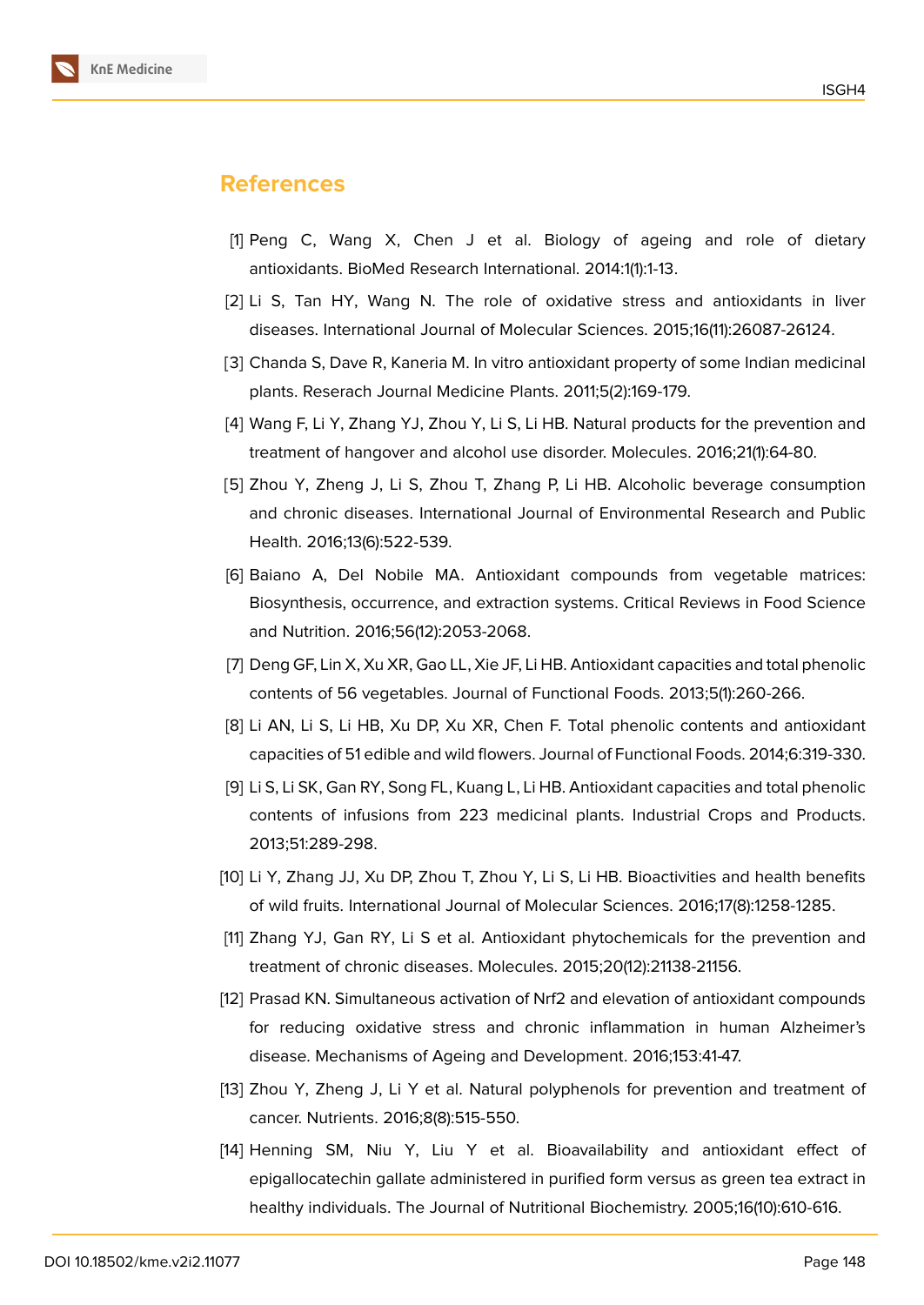

- [15] Camargo LEA, Pedroso LS, Vendrame SC, Mainardes RM, Khalil NM. Antioxidant and antifungal activities of *Camellia sinensis* (L.) kuntze leaves obtained by different forms of production. Brazilian Journal of Biology. 2016;76:428-434.
- [16] Gramza-Michałowska A, Kobus-Cisowska J, Kmiecik D et al. Antioxidative potential, nutritional value and sensory profiles of confectionery fortified with green and yellow tea leaves (*Camellia sinensis*). Food Chemistry. 2016;211:448-454.
- <span id="page-6-0"></span>[17] Pettigrew J. The tea companion: A connoisseur's quide.  $1<sup>st</sup>$  ed. Philadelphia: Running Press Book Publishers; 2004.
- <span id="page-6-1"></span>[18] Lin Y, Tsai Y, Tsay J, Lin J. Factors affecting the levels of tea polyphenols and caffeine in tea leaves. Journal Agric Food Chemistry. 2003;51:1864–73
- [19] Tipoe GL, Leung TM, Hung MW, Fung ML. Green tea polyphenols as an anti-oxidant and anti-inflammatory agent for cardiovascular protection. Cardiovascular & Haematological Disorders-Drug Targets (Formerly Current Drug Targets-Cardiovascular & Hematological Disorders). 2007;7(2):135-144.
- [20] Kim YC, Choi SY, Park EY. Anti-melanogenic effects of black, green, and white tea extracts on immortalized melanocytes. Journal of Veterinary Science. 2015;16(2):135- 143.
- [21] El-Beshbishy HA. Hepatoprotective effect of green tea (*Camellia sinensis*) extract against tamoxifen-induced liver injury in rats. BMB Reports. 2005;38(5):563-570.
- [22] Issabeagloo E, Taghizadieh M. Hepatomodulatory action of *Camellia sinensis* aqueous extract against isoniazid-rifampicin combination induced oxidative stress in rat. Advances in Bioresearch. 2012;3(3):401-415.
- [23] Lodhi P, Tandan N, Singh N, Kumar D, Kumar M. *Camellia sinensis* (L.) kuntze extract ameliorates chronic ethanol-induced hepatotoxicity in albino rats. Evidence-Based Complementary and Alternative Medicine. 2014:1(2):1-5.
- <span id="page-6-2"></span>[24] Hostettmann K. Handbook of chemical and biological plant analytical methods. John Wiley & Sons; Unites States. 2014.
- [25] Widowati W, Herlina T, Ratnawati H, Constantia G, Deva IDGS, Maesaroh M. Antioxidant potential of black, green and oolong tea methanol extracts. Biology, Medicine, & Natural Product Chemistry. 2015;4(2):35-39.
- [26] Schofield P, Mbugua DM, Pell AN. Analysis of condensed tannins: A review. Animal Feed Science and Technology. 2001;91(1-2):21-40.
- [27] Chang CC, Yang MH, Wen HM, Chern JC. Estimation of total flavonoid content in propolis by two complementary colorimetric methods. Journal of Food and Drug Analysis. 2002;10(3):178-182.